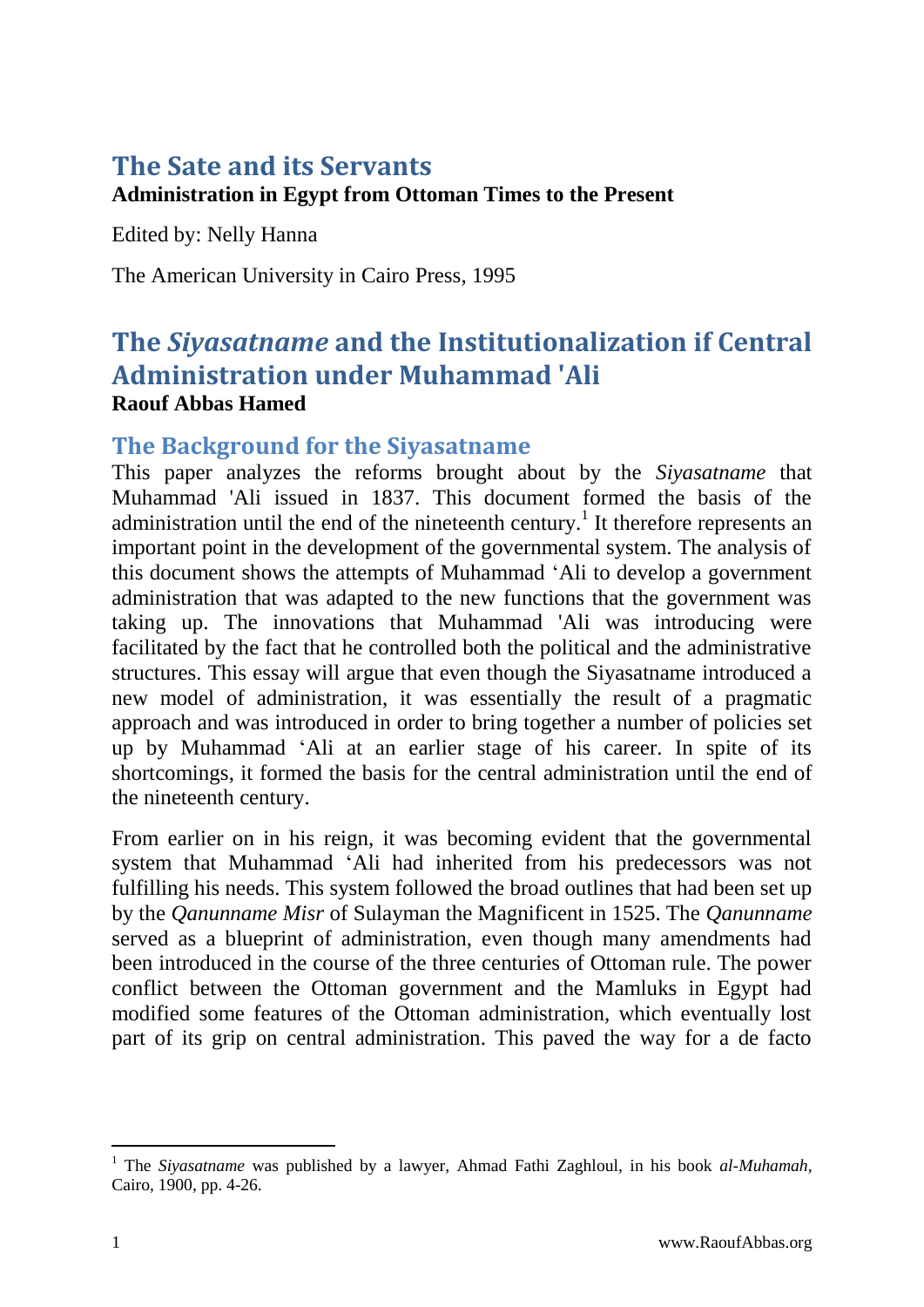decentralization of the administration, represented in the growing power of the Mamluk beys and amirs in the eighteenth century.<sup>2</sup>

By the time that Muhammad 'Ali had become ruler of Egypt in 1805, the state of disorder within the traditional Ottoman central administration was widespread. The central bureaucracy had become inefficient and was unable to perform adequately. Aiming at making Egypt a strong and prosperous base for himself and his family, Muhammad 'Ali took great care to tighten his grip on the administrative apparatus. He made sure that the agents entrusted with the collection of taxes could be relied upon to deliver what they owed, especially after the abolition of the tax farming *(iltizam)* system and the elimination of the Mamluks. Significantly enough, it was upon the traditional elements of the Egyptian administration, the Coptic clerks and the village shaykhs, that he relied on to run his new system, a factor which affected the way the new administration was run.<sup>3</sup> In other words, he was instituting important changes to the existing system, but the implementation of his new ideas was expected to be carried out by the people who had been trained to run the administration under his predecessors.

Although the plan to establish a new administration was the result of a decision that the ruler made, it emerged because of the situation he was facing at the time and because of a real need for new ways to approach his problems. That need had been created by Muhammad 'Ali' s plans to have a modern army and navy, and the monopoly that he had instituted over the country's productive resources. Agriculture, industry, and commerce were placed under his control and direction.<sup>4</sup> With these new functions that the government now had to fulfill, the traditional Ottoman administration was not capable of meeting the growing demands. The Ottoman government, as it had been set up in Egypt ever since the early sixteenth century, had not had such functions to deal with prior to the nineteenth century, and it was not equipped for an administration of such a scope. What in fact Muhammad 'Ali had been doing was to bring about a steady and gradual change, founding departments for the administration of particular activities *(diwans),* and creating consultative bodies such as *majlis al-mashura*  and the *majlis al-'ali.* These were created to confront a particular situation. They do not seem to have been structurally related to each other except insofar as they all answered to him, nor to have been organized along similar lines. The administration of Muhammad 'Ali, therefore, before he introduced the *Siyasatname,* was neither uniform nor coordinated.

-

<sup>2</sup> Shaw, *The Financial and Administrative Organization and Development of Ottoman Egypt,* Princeton, 1962; Laila 'Abdul Latif Ahmad, *al-idara fi Misr fi-l-'asr al-'uthmani,* Cairo, 1978; Ahmad Fu'ad Mitwalli, ed. and trans., *Qanunname Misr,* Cairo, 1986.

<sup>3</sup> H. Rivlin, *Agricultural Policy of Muhammad Ali in Egypt,* Cambridge, 1961, p. 77; P. Hamont, *L'Egypte sous Mehmet Ali,* Paris, 1843, p. 26.

<sup>&</sup>lt;sup>4</sup> Charles Issawi, *An Economic History of the Middle East and North Africa*, New York, 1982, p. 4.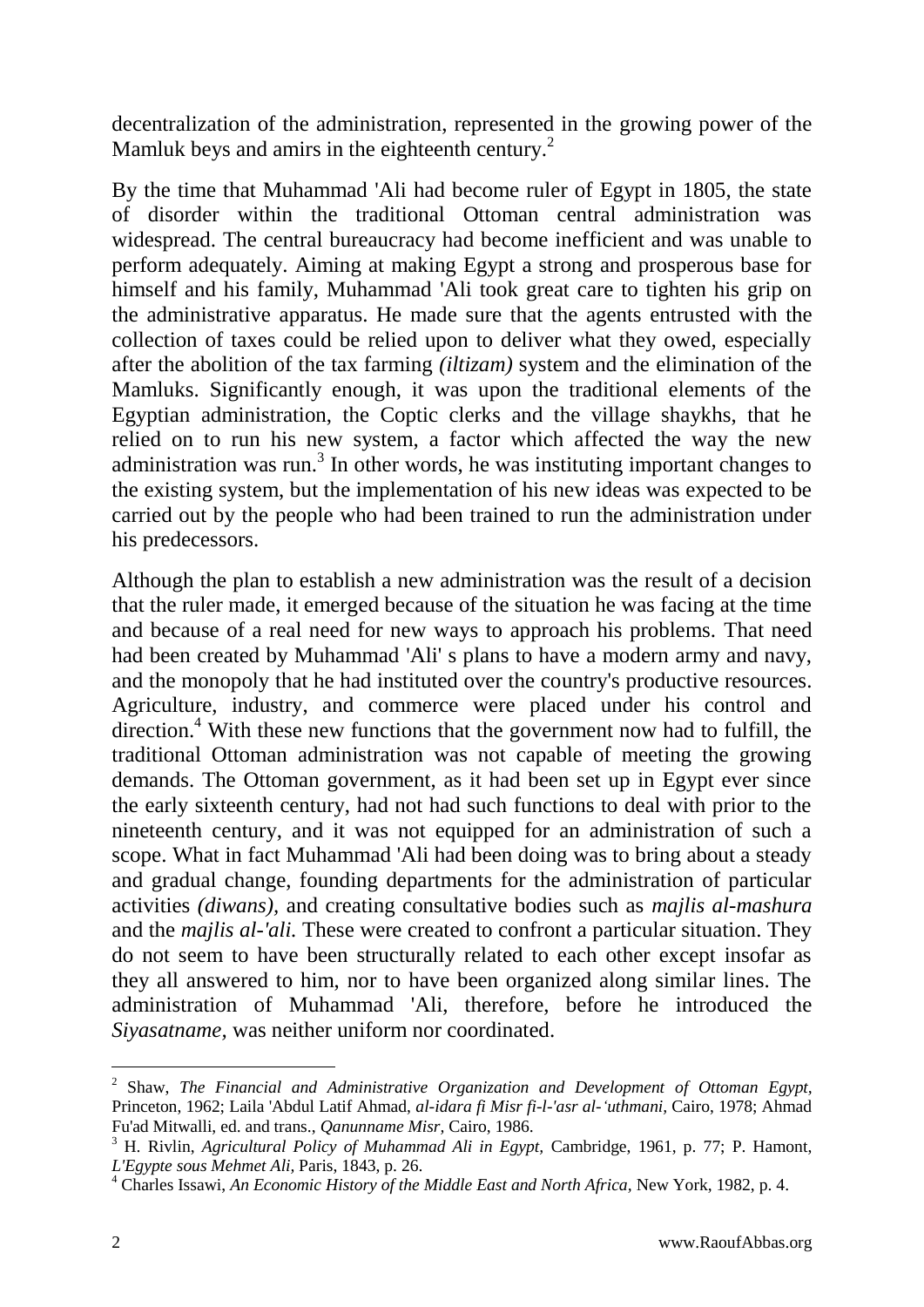In other words, one can discern a pragmatic approach on the part of Muhammad 'Ali. He was feeling his way as he went. When he was confronted with a problem that needed to be solved, he was ready to create a body of some sort. As a result of this approach, a number of new departments were created as the need arose. Among these, the department of the navy and naval schools *(diwan al-bahariya wa-l-madaris al-bahariya)* was created in 1814; the department of agriculture *(diwan al-zira'a)* in 1817; the department for the army *(diwan aljihadiya)* in 1822; the department of industry *(diwan al-fawriqat)* in 1824; the department of the gazette *(diwan al-jurnal)* in 1828; and the state archives (daftarkhana) in 1829.<sup>5</sup> The evidence, in other words, does not point to a preconceived overall plan of what the administration should be like, or a model that should be followed, but to a step-by-step approach.

In addition to these diwans, Muhammad 'Ali created a number of smaller departments to handle those activities which were new to the government. They were called *masalih* (sing. *maslaha).* There was a department for silk, a department for gunpowder, and a department for shipyards. There were also departments for the manufacture of rifles and cannon, for sugar, for coffee, for tanneries, for bakeries, for ironworks, for waxworks, for saddleworks, for buildings, for storehouses, and for viceroyal kitchens.

Muhammad 'Ali 's policies were directed toward extending the functions of the state to a number of new domains that had not been within its competencies before. This created various problems as far as the bureaucracy was concerned, both with regard to how the bureaucracy was run and who was in charge of running it. It seems that from quite early on, he became, with his usual perceptiveness, aware that there were a number of weak points in the system he had set up. Muhammad 'Ali had entrusted these departments to his deputy *(katkhuda)* Muhammad Laz Uglu, who was assigned the duty of reorganizing them. In an order dated September 1823, Muhammad 'Ali expressed his appreciation for the work that his katkhuda had done, but he was critical about the complications in the way these departments were run, and in particular of their bookkeeping system.<sup>6</sup>

His comment was, in fact, quite perceptive in pinpointing an essential problem. This was that the innovations he was bringing about, which in a way were so dramatic, were not touching all the levels of the bureaucracy in the same way or at the same speed. At one level, in the higher bureaucratic levels, for which Muhammad 'Ali was personally responsible for most of the decision-making, the changes were as rapid as he wished them to be. This level of the bureaucracy was in the hands of members of his family as well as members of

<sup>5</sup> Amin Sami, *Taqwim al-Nil wa 'asr Muhammad 'Ali basha,* Cairo, 1928, vol. II, pp. 246, 247, 304, 339, 348.

<sup>6</sup> *Taqwim al-Nil,* II, pp. 309 and 315.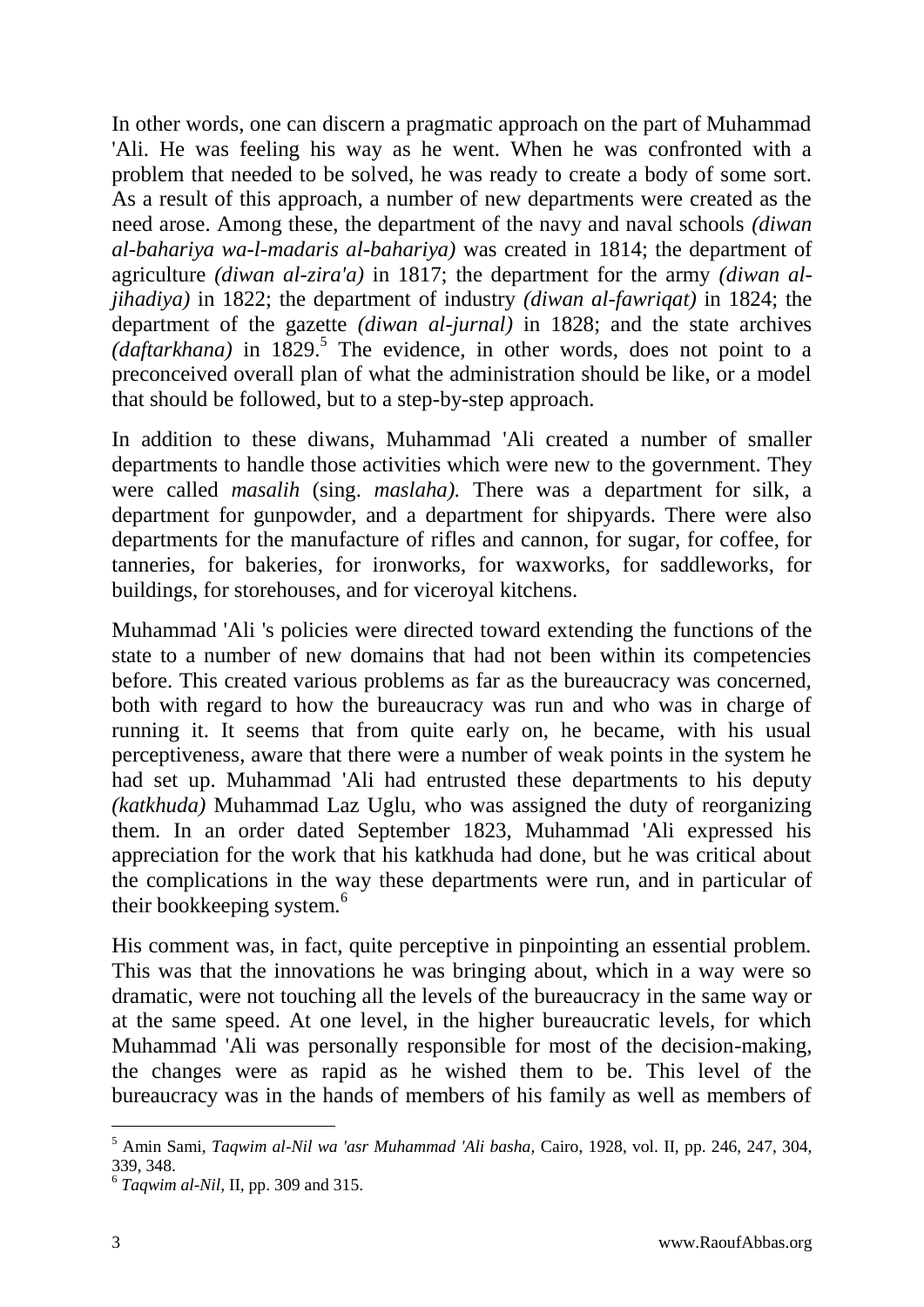the Turkish military elite *(zawat).* But at the grassroots level of the people who were actually running the bureaucracy on a day-to-day basis, change was not permeating in the same way or at the same speed. For one thing, the soaring number of new administrations was using traditional methods that dated from before Muhammad 'Ali's rule. Also, there had probably not been a change in the lower-grade personnel and the same people were running the lower levels of administration; their bookkeeping therefore, as he had quite rightly pointed out, followed the methods that they had been trained in all their lives. The result was that the government administration seemed to be unable to keep up with the present needs. Muhammad 'Ali had identified a problem that, in spite of the many changes he brought about, would persist for a long time to come, the problem of communication between the lower and upper levels of administration, or between those who made the decisions and those who implemented them.

At the top of the hierarchy, all the powers of government were concentrated in the hands of Muhammad 'Ali, the members of his family, and members of the Turkish military elite. The viceroy himself was the focus of the whole process, occupied continually with the supervision of all the affairs of his state. He received weekly reports from each one of his departments, addressed to his chancery *(al-ma'iya al-saniya).* He issued numerous orders and directives and made regular tours of inspection in the provinces. With the continuous expansion of the scope of government activity, this over-centralized style of administration proved more and more difficult to maintain. It also came to be vulnerable to external pressure, both economic and political.<sup>7</sup>

These were the background circumstances that the administration was faced with at the time that the *Siyasatname* came into being. In 1836-37, moreover, Muhammad 'Ali had particularly difficult problems to confront, making it essential to reorganize the administration in a more practical way and to help the government to overcome these serious difficulties. The export oriented economy that Muhammad 'Ali introduced had paved the way for Egypt's integration into the world market. One result of this integration was that it became vulnerable to economic crisis affecting its trading partners. In 1836-37 a sudden fall in the price of cotton in the international market created a severe economic crisis in Egypt. For several months Muhammad 'Ali tried to keep Egyptian cotton from being sold in the market, with the hope of selling at a better price later. All this did was aggravate an already difficult financial situation. The military expenditures for the campaign in Syria, in addition to the failure of the Egyptian peasants to pay their land tax for three successive years, had deepened the financial crisis. The peasants' situation was made more difficult by several factors; the system of conscription and the corvée labor had

<sup>-</sup><sup>7</sup> Roger Owen, *The Middle East in the World Economy 1800-1914,* London, 1981, p. 73.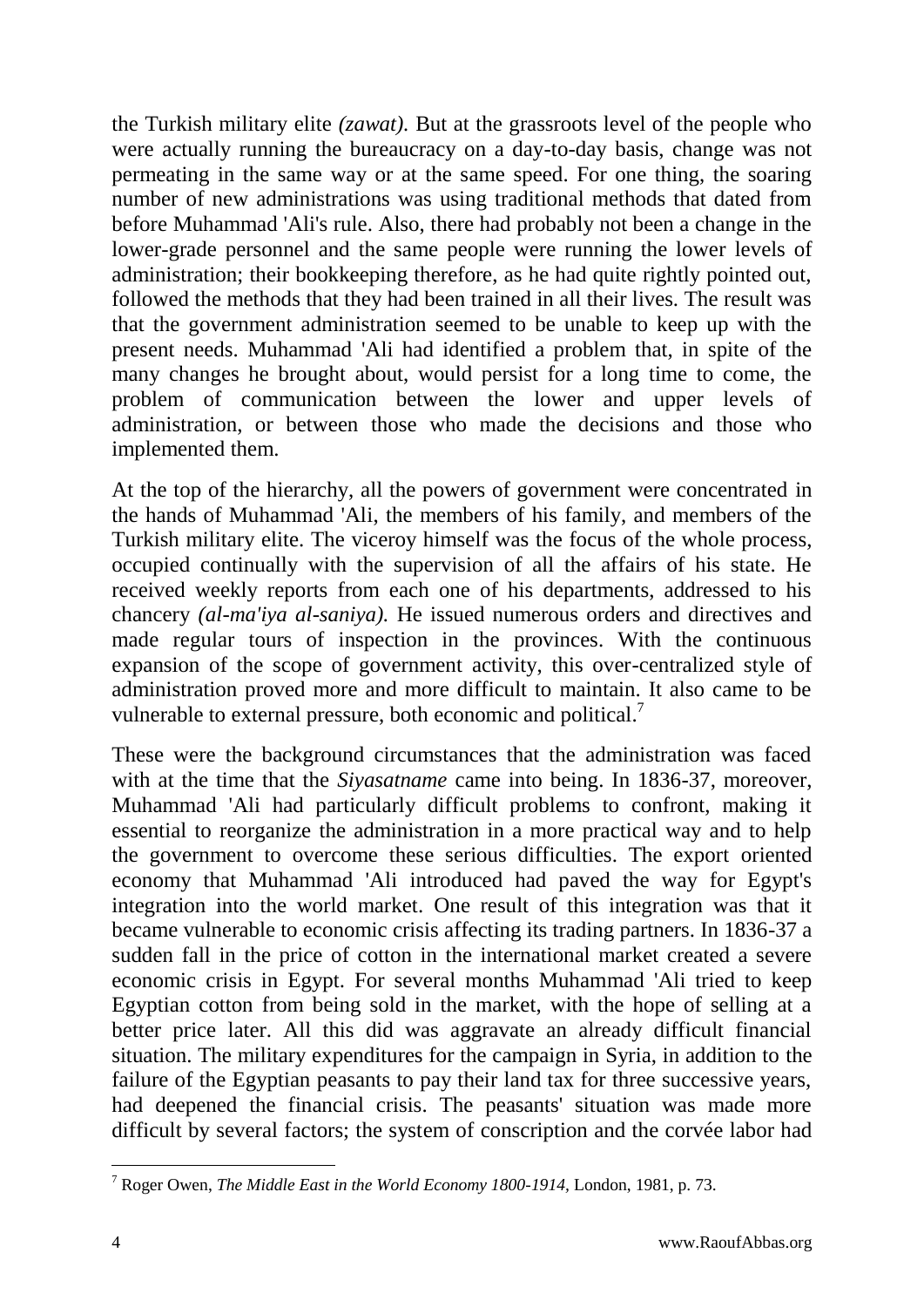created a shortage in manpower. The drought of 1836 and the plague that same year had deepened the crisis. The heavy tax burdens on agriculture (which provided 50 percent of state revenue) had been hard on the peasants even under more favorable circumstances. The peasants reacted by fleeing from their villages, which in turn made things more difficult for the government. Muhammad 'Ali's situation was worsened by the fact that many of the merchant houses in Alexandria, to whom he used to turn when he needed credit, had been forced into bankruptcy.<sup>8</sup>

To overcome these serious difficulties, Muhammad 'Ali instituted a major reversal of policy to find a way out of the crisis and to consolidate his own power. He introduced two major developments. The first was aimed at gaining the support of the zawat by strengthening their economic position. In January 1837, he issued a decree making the usufruct of *ab'adiya* land<sup>9</sup> donated to them a hereditary tenure. A little later, in March 1840, Muhammad 'Ali handed large tracts of land of those villages which had accumulated tax arrears to members of his family and to senior officials, providing that they paid tax arrears.<sup>10</sup> The interests of these groups were consequently closely allied to the ruler. They became personally interested in seeing that his policies succeeded because they were deriving benefits from him.

The second development was aimed at the reorganization of the central administration and the reform of the government machinery. A French expert in government finance and administration was entrusted to study the government machinery and to make suggestions as to the reorganization of the central administration within the framework of Muhammad 'Ali's aims and objectives. The identity of this expert is not clear. In the Arabic sources his name is Rosah;<sup>11</sup> he was said to be a teacher in the school for bookkeeping *(madrasat*) *al-muhasaba).*

The French expert who was chosen for this job started off by making a thorough investigation of the prevalent conditions. He met and questioned the heads of government departments and collected information to get a clear picture of what was going on. When he had finished doing that, he submitted a report to Muhamad 'Ali, suggesting the institutionalization of the central administration in order to secure more adequate performance by the government machinery. In

<sup>8</sup> Owen, p. 73.

<sup>&</sup>lt;sup>9</sup> In the cadastral survey of 1813, the unit of measurement, the *qasaba*, was reduced. The result was a nominal surplus of arable land, which Muhammad 'Ali took over then donated as *ab'adiya.*

<sup>&</sup>lt;sup>10</sup> Raouf Abbas Hamed, al-Nizam al-ijtima'i fi Misr fi zill al-milkiyat al-zira'iya al-kabira, 1837-1914, Cairo, 1973, pp. 40-41; Y. Artin, *La propriété foncière en Egypte,* Le Caire, 1889, pp. 129-30; Rivlin, pp. 64-66.

 $11$  This could also be Rouse, Rouser, or Rouset.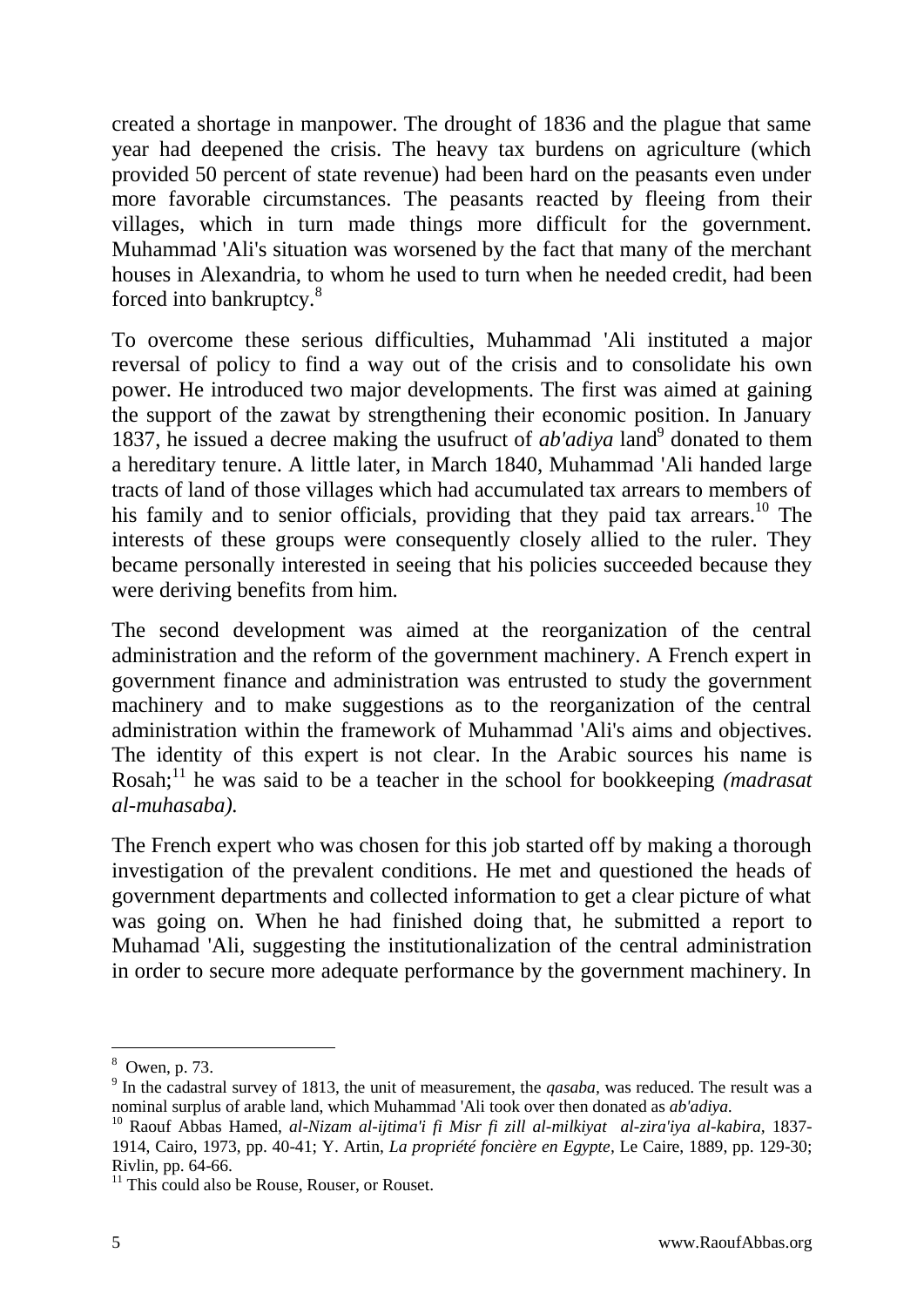the light of this report, Muhammad 'Ali issued a decree in 1837, for the implementation of the new regulations: it was called the *Siyasatname.<sup>12</sup>*

It is difficult to tell to what extent the *Siyasatname* was based exactly on the advice of the French expert's report. One can of course question the degree to which he would have centralized all power in the hands of Muhammad 'Ali, which the *Siyasatname* in fact does. But then, we know that Muhammad 'Ali very often did not take the advice that he was given; he tended to modify it and to adapt it so as to fit his needs, and it is very likely that the degree of centralization that the new system provided around the person of the ruler was his own doing. However, the coordination that the *Siyasatname* provided between the various departments was certainly new and can safely be attributed to the model that the French expert had provided.

### **The Siyasatname**

This document consists of three chapters: the first one is on the basic organization of administration, *('an bayan al-tartibat al-asasiya);* the second chapter covers administrative performance *('an bayan al-'amaliya);* and the third chapter is on the punishment of government services for administrative offenses *('an bayan al-siyasatname). 13*

The first chapter deals with the structure of central administration and the question of coordination between different departments. It is quite significant in that it shows the degree to which this new administration remained centralized. What seems to have been a problem in the older administration was therefore apparently not addressed. The viceroy kept his position as the single decisionmaker and as the head of the new administration, which was coming into being. To assist him was a committee of counselors *(shura).* The government function was entrusted to seven major departments *(diwans),* with a general manager *(mudir 'umum)* at their head. Each of the diwans had a number of divisions *(maslahas)* which were run by managers *(mudirs),* and each of these divisions had a number of sections or workshops *(warshas),* each one run by a chief *(nazir).*

The first department was the khedival chancery *(diwan al-khidiwi).* It combined new elements with traditional elements. On the one hand, this chancery was responsible for the functions held by the ruler *(sultat waliy al-amr),* in the Islamic state, as set up by the Islamic shari'a. This included the treasury

 $\overline{a}$ <sup>12</sup>The term *siyasatname* was first coined by Nizam al-Mulk, minister to the Seljuk Sultan Malik Shah (1072-1092). It was applied to a special code of administrative regulations alien to the Islamic shari'a. The Ottomans often used it, together with the term *nizamname* (which Muhammad 'Ali also used) with the same meaning.

<sup>&</sup>lt;sup>13</sup> The text of the *Siyasatname* in the Egyptian archives, *Dar al-Watha'iq al-Qawmiya* is the main source for this article; see *Daftar majmu'at tartibat wa watha'if qanun, al-tartibat al-asasiya,*  unclassified record, pp.1-15.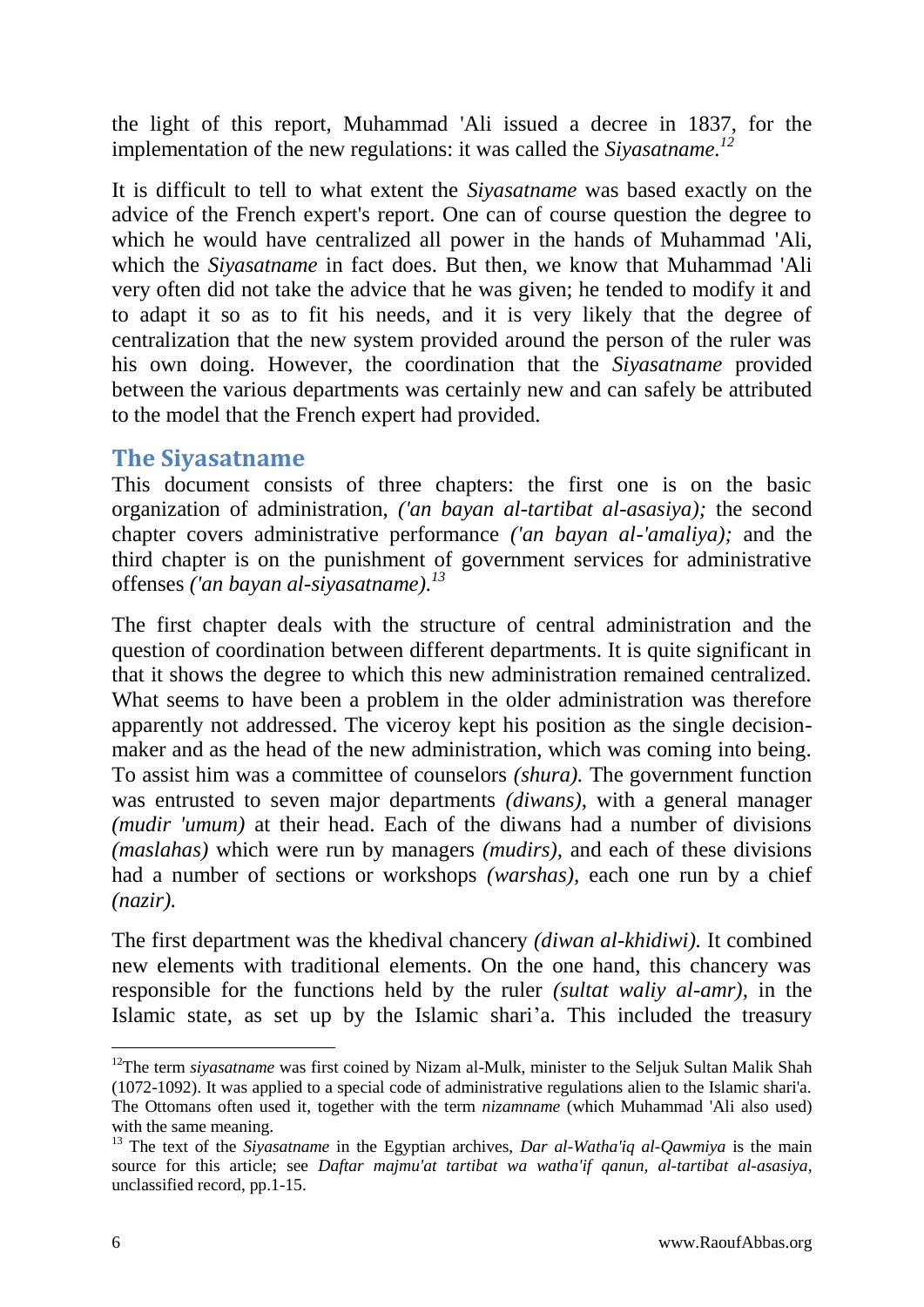*(ruznama),* the state domain *(bayt al-mal),* the endowments, *(waqfs),* the mint *(al-darbkhane),* and the functions of the markets inspection department *(hisba),*  as the *Siyasatname* abolished the position of the market inspector *(muhtasib).*  On the other hand, the other functions of the khedival diwan included new features, such as the administration of urban areas, notably of the city of Cairo *(mahrusat misr)* which had been the task of the katkhuda, and the supervision of the provincial administration, including deciding the cases which had to be reported by the mudirs of the provinces. Its other divisions were responsible for transportation and commerce; these were the Mahmudiya canal, the postal service, the caravans, the council of merchants *(majlis al-tujjar),* and the council of European merchants *(majlis tujjar urubba),* both councils being established by Muhammad 'Ali to serve as commercial courts. In addition, the khedival department was charged with miscellaneous divisions such as buildings, the viceroyal bakery and kitchen, the slaughterhouse, the livestock farms, the alabaster quarries, the limestone quarries at Tura, the shipyard of Bulaq, and the civil hospitals.

Obviously the khedival diwan was made the core of the central administration by its control over the treasury, currency, domestic trade, and the administration of the capital and the provinces. It contained the administrative divisions controlled directly by the viceroy, with financial, judicial, and service functions. Although Deny and Rivlin maintain that the khedival diwan was carrying out the functions of a ministry of interior, there is no evidence in the document for such a statement.<sup>14</sup>

The second department was the department of revenues *(diwan al-iradat)* which consisted of two equal branches. The first was charged with auditing Sudan. Syria was excluded as all Syrian affairs were entrusted to Ibrahim Pasha with a certain degree of autonomy. Consequently, Syrian finances were kept separately by an official *(mubashir)* who received all taxes, paid all expenses, and rendered an account at the end of the year to the viceroy at Cairo.<sup>15</sup> The other branch of the department of revenues was charged with the revenues of Alexandria and Cairo, including all kinds of customs, taxes, and dues. Each of the two branches was headed by a general manager *(mudir 'umum),* who acted independently of each other and each reported directly to the viceroy. According to the *Siyasatname,* the department of revenues, with both branches, was charged with all the receipts of the government except those from the sales of agricultural crops by the department of trade. The section of financial and other material charges entrusted to personnel *(warshat al-zimamat),* which was once affiliated with the council of civil affairs *(majlis shura malakiya),* came under the

<sup>&</sup>lt;sup>14</sup> Deny, *Sommaire des Archives Turques du Caire*, p. 116; Rivlin, p. 80.

<sup>15</sup> For further details see Latifa Salim, *al-Hukm al-misri fi-l-Sham 1831-1841,* Cairo 1983, pp. 117-20; Perrier, *La Syrie sous le gouvernement de Mehmet Ali jusqu'en 1840,* Paris, 1842, p. 56.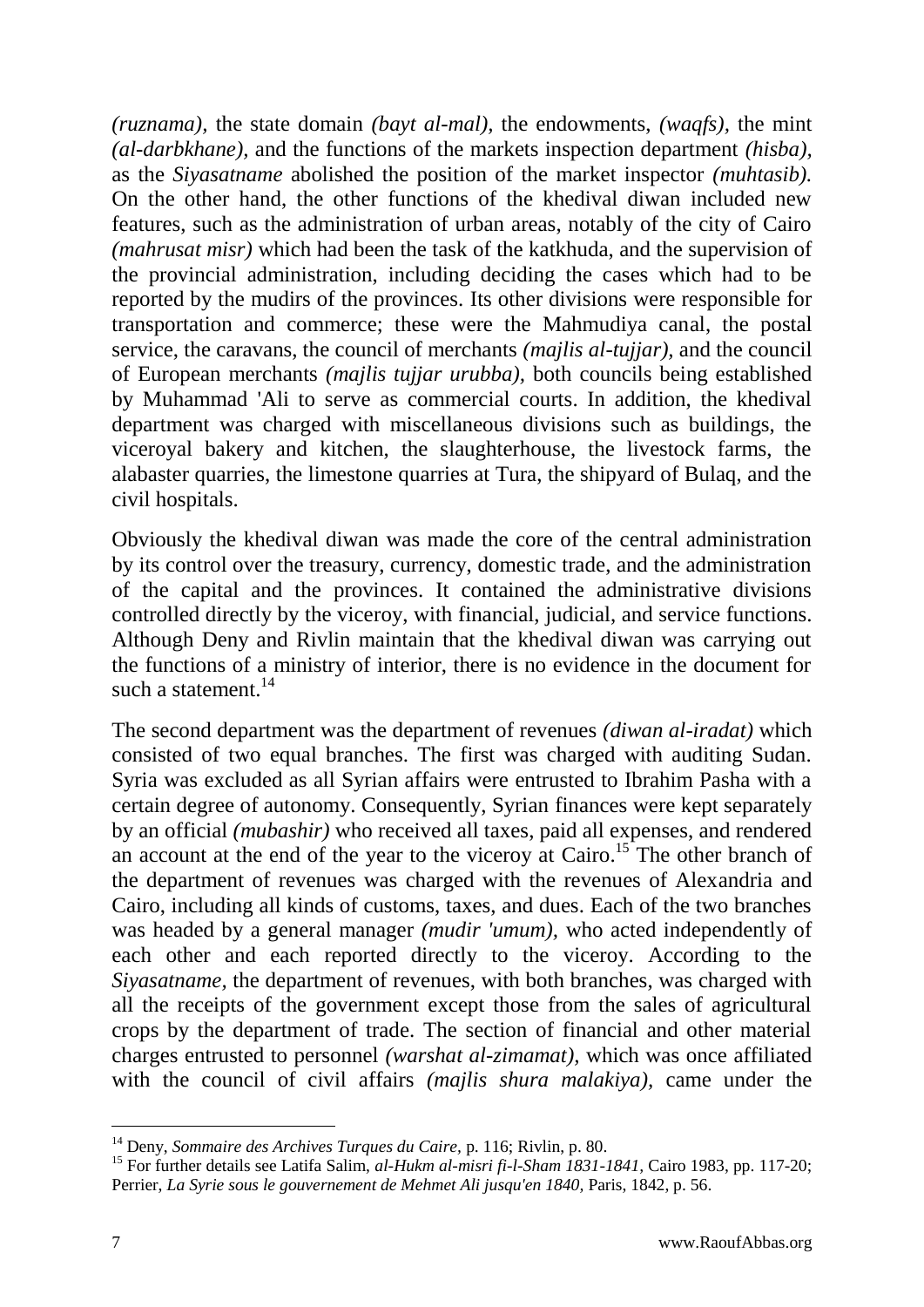department of revenues. When this department failed to improve a deteriorating financial position, the two branches were integrated in 1844 in a unified department of Egyptian finance *(diwan al-maliya al-misriya)* headed by Sherif Pasha as general manager.<sup>16</sup>

The third department was the department of the army *(diwan al-jihadiya).* It was in charge of military affairs, including recruitment, military training, drills, and organization of the troops. All activities and services related to the military, such as military education, hospitals, factories and workshops, and storehouses, were entrusted to the various divisions of this department.

The fourth department was the department of marine *(diwan al-bahr),* charged with the navy, the shipyard of Alexandria, marine education, stores and supplies, and the marine hospital, with its headquarters in Alexandria.

The department of education was the fifth in the administrative structure set up by the *Siyasatname.* It was charged with all functions of education and research including all divisions which "required knowledge of modern European sciences." The *Siyasatname* entrusted the department of education *(diwan almadaris),* with the administration of all modern schools, libraries, laboratories, the government press at Bulaq, the journal *al-Waqa'i' al- Misriya,* and all kinds of experimental farms. In addition to this, the department of education had to serve as a department of irrigation and public works, being in charge of the barrages and other irrigation projects.

The sixth, the department of foreign affairs and Egyptian trade *(diwan al-umur al-afranjiya wa-l-tijara al-misriya)* was in charge of marketing all Egyptian products. The department had to render all accounts related to its deals to the department of revenues for auditing. No information on the nature of foreign affairs entrusted to this department can be found in the *Siyasatname.* It seems that it was concerned with matters related to foreign trade and did not have any diplomatic functions.

The department of industry *(diwan al-fawriqat)* was the last in the structure of central administration, charged with running all factories of civil production in the capital and the provinces. A copy of all the accounts had to be submitted to the department of revenues for auditing.

The *Siyasatname* therefore covered a wide range of duties that the government was to undertake. Because, unlike the earlier bureaucracy, it was set up as a preconceived system, it integrated in a logical way similar activities. Whereas before there had been a department for gunpowder, another for rifles and cannons, and a diwan for war *(jihadiya),* the *Siyasatname* integrated the three.

-

 $16$  Rivlin, p. 83.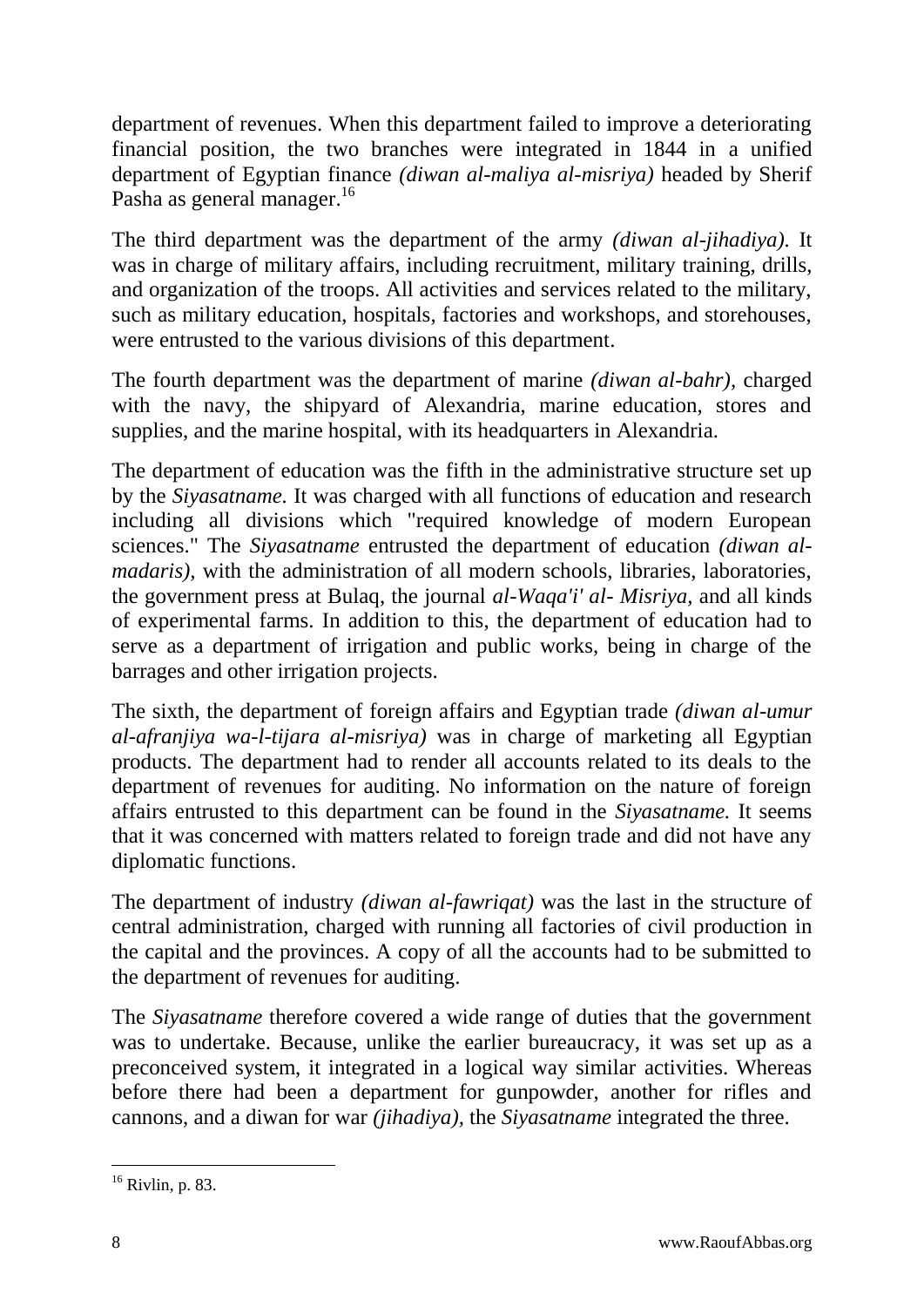Questions dealing with the personnel who were running the diwans were also included in the document. According to the articles of the first chapter of the *Siyasatname,* all general managers of the diwans, managers of the divisions, chiefs of sections, and their subordinates were responsible for adequate performance of their respective duties. Any incompetent behavior was to be subject to punishments that were set up in the articles of chapter three. Each department had to submit a weekly report on Thursday to the viceroy, briefing the major achievements and problems. In order to coordinate between the various departments, an annual meeting was to be held by the viceroy to which the general managers of the diwans and certain number of the high-ranking Turkish officials were invited to discuss major questions and make decisions.

Concerning the financial affairs of the diwans, chapter one of the *Siyasatname*  provided for the preparation of an estimated annual budget by each department to be submitted to the viceroy for ratification. Each department was committed to the items of the budget and it was not allowed to exceed the limits unless they obtain viceroyal permission. Statements of total monthly accounts had to be reported regularly to the viceroy, but the final annual statements had to be rendered to the branch of inspection of accounts at the department of revenues for auditing. All the statements of accounts and their related documents had to be deposited in the state archives by the end of the fiscal year.

The *Siyasatname* made provisions to allow a degree of coordination between the departments which were carrying out various functions, often unrelated to each other. The first chapter of the *Siyasatname* provided for the establishment of a committee of counselors *(shura)* composed of seven members of the highranking Turkish elite and headed by a distinguished member of the same elite. Though the number of members corresponds to the number of the diwans, none of them was a general manager of a diwan. The main task of this committee was to discuss all matters related to administration, including careful study of the weekly reports submitted to the viceroy by the diwans, and suggest necessary procedure. The committee could also act as an administrative court to judge cases of administrative offenses committed by senior officials, such as general managers of the diwans, managers of maslahas, and nazirs of sections.

## **Personnel and their Duties**

The second chapter of the *Siyasatname ('an bayan al-'amaliya),* deals with the performance of all senior officials of both the central and provincial administration. It states that they must do their best to collect all required taxes and dues, take good care of irrigation, make sure that peasants fulfill their agrarian duties, and refrain from doing injustice to the subjects, such as forcing peasants to work for them without pay or abusing them in any way. This chapter also includes articles on the performance of junior officers such as village tax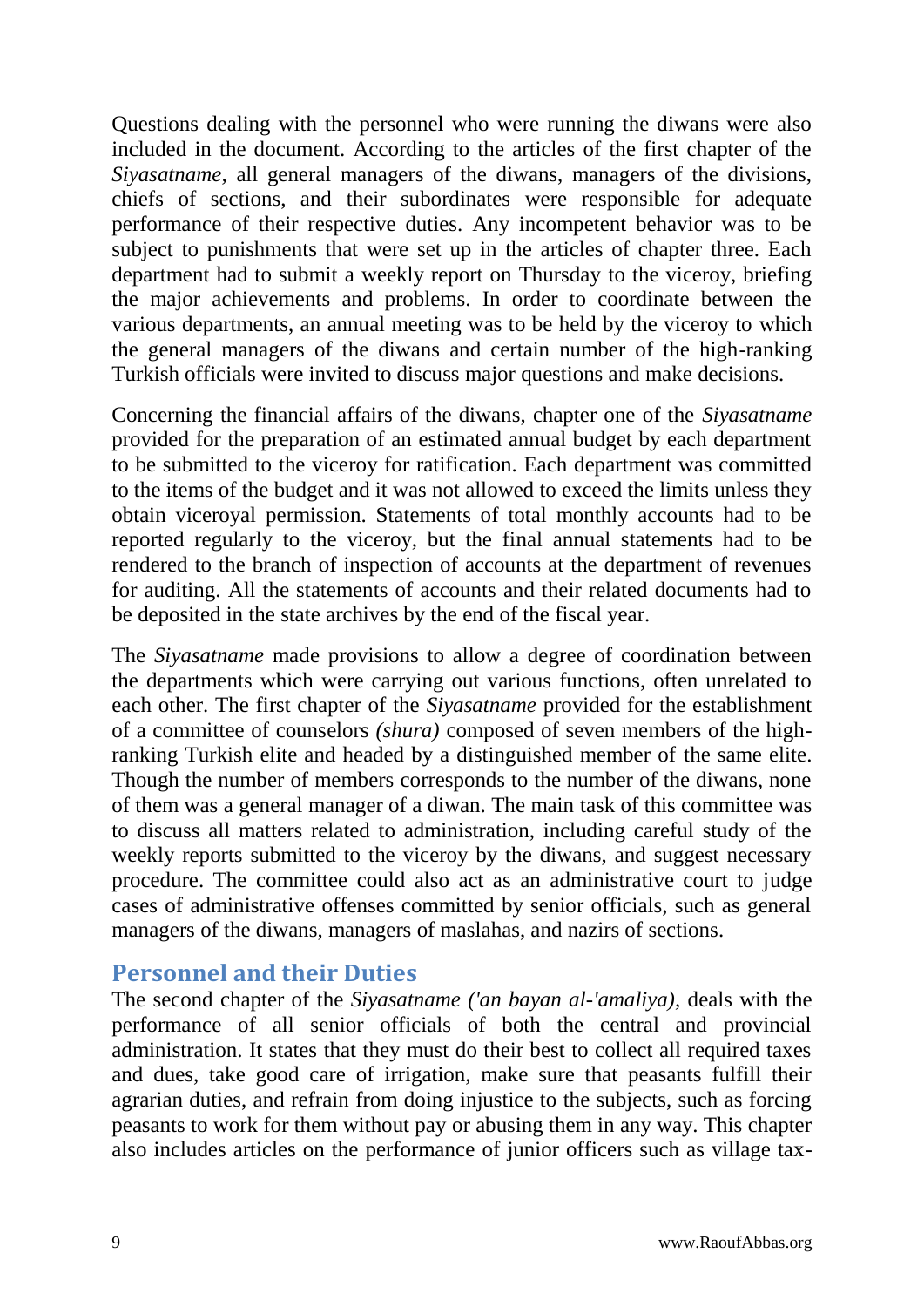collectors *(sarrafs)* and the storehouse keeper *(kuttab al-shuna),* and provided for the fair treatment of peasants.

It also regulated tax farming *(iltizam)* of certain divisions, sales of the products, procedures of commercial deals for marketing crops, procedures of government purchases and supplies, affairs of industry, and industrial production. It had provisions on how to encourage personal initiative in the workers. Other articles regulated matters related to the system of government accounts, such as clearance of financial and material charges entrusted to personnel *(zimamat),*  the settlement of tax arrears, the procedures for keeping records and handling documents, the rules and procedures for the inspection of accounts, and the regulations for storehouses and storekeeping. It also regulated the payment of salaries and wages by a card, called a *sarki,* which mentioned the amounts paid to each government official and the back pay to be cleared by the end of the year or on dismissal. It is obvious that the second chapter of the *Siyasatname* provided the code of administrative procedures for all functions of both central and provincial administration.

The third chapter *('an bayan al-siyasatname),* consists of articles on the punishment of government servants who committed administrative offenses. There were two kinds of penalties: imprisonment for major offenses and crimes, and flogging for minor ones. Imprisonment was for crimes such as embezzlement of government funds (2-5 years); bribery (1- 3 years); forgery of documents or records (2-5 years); murder of a subject (lifetime or 2-5 years if the convict paid blood money, *al-diyya);* any acts which caused the treasury to lose money (6 months-2 years); and nepotism (one year). Flogging was used as a punishment for employees who did not perform their duties adequately (25- 500 strokes of *kurbaj,* or lashes).

## **The Impact of the Siyasatname**

The reforms that the *Siyasatname* put forward were, as mentioned earlier, based on the report that the French expert had written. It reflected a certain degree of Western influence, but this was also combined with its ties to the past and its continuity with the previous administration, both the administration that Muhammad 'Ali had set up prior to 1838 and the Ottoman administration that existed before Muhammad 'Ali's rule. This continuity was evident both in the methods and in the personnel of the new administration.

In evaluating the *Siyasatname* one must make a distinction between two points, first, the success of this enterprise and second, its impact on the future administration of Egypt. The extent to which the *Siyasatname* was successful in the reforms it established is questionable. Although it aimed at the institutionalization of central administration by reorganizing the major government departments and establishing a certain degree of coordination, the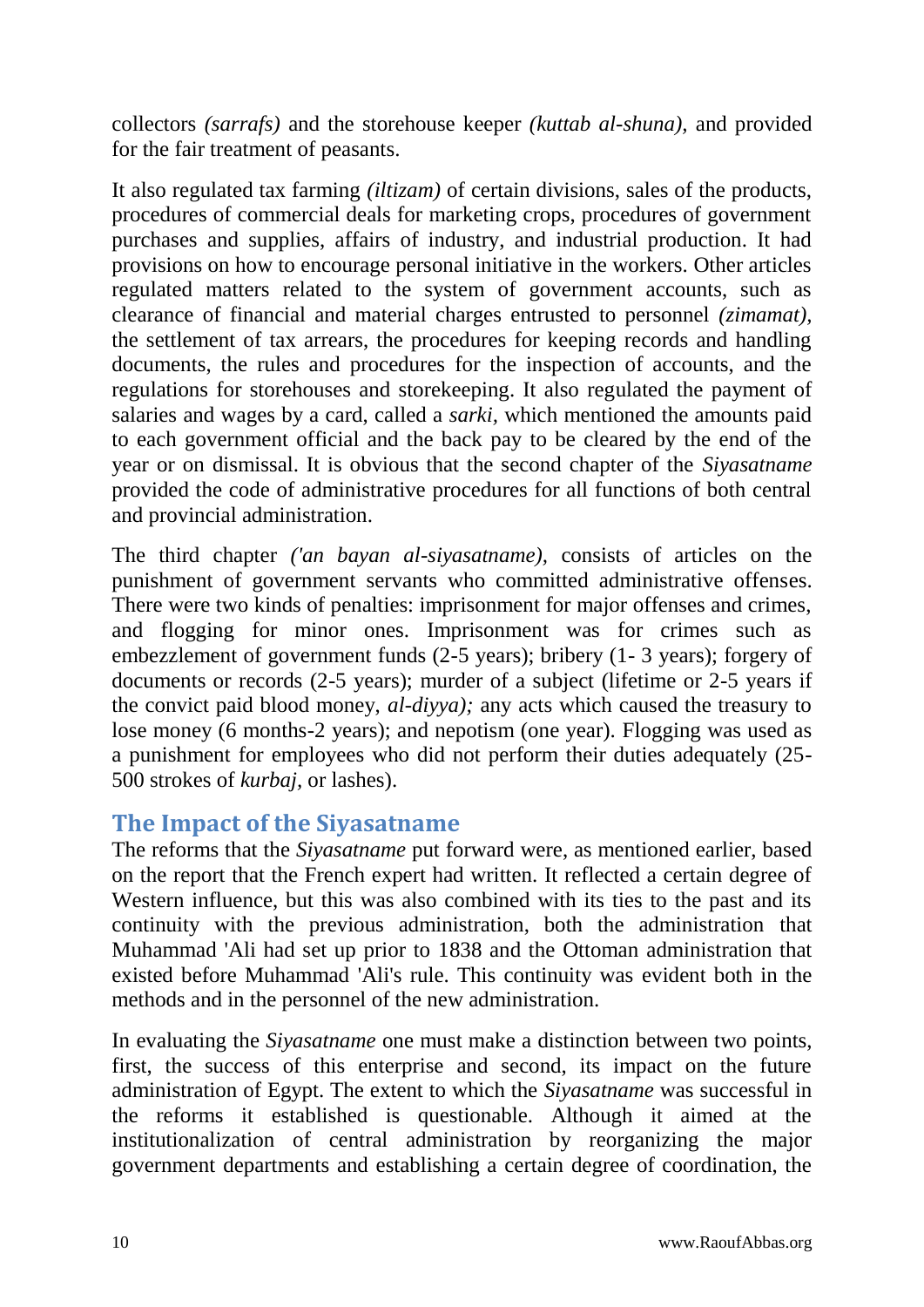new reforms were not much help in solving the major problems of the government. The financial difficulties and inefficiency of administration were aggravated by the over-centralization of government. The problems of efficiency in administration which had plagued it from the start continued to be a problem for a long time to come. In the 1840s, Muhammad 'Ali tightened his grip on administration more than ever before, thinking that it was the only way to get better government. Salaries and wages of the government servants of all ranks were not paid regularly, and pay arrears continued to accumulate month after month. In order to make ends meet, the government officials continued to impose illegal levies, known as *firda* or *'awayid,* on the people, which inevitably led to additional suffering among the populace. The indications are that the level of corruption was high. It was estimated, for instance, that nearly 40 percent of the amount taken from the taxpayer never reached the viceroy's treasury. The coordination committee, whose role would have been of fundamental importance, was in fact inefficient. Its members were frequently charged with corrupt practices. They were said to be using their positions in order to increase their own fortunes. The frequent punishments that the khedive continued to mete out did not seem to deter them.<sup>17</sup> The expectations of Muhammad 'Ali were therefore not quite fulfilled with regard to the changes that he had hoped to see with the implementation of the *Siyasatname.*

The reorganization of central administration as it was set up by the *Siyasatname*  did not actually create an efficient instrument that could help Muhammad 'Ali carry out his ambitious schemes. There was a wide difference between the provisions of the law and the actual practice of the government, between the plan as it had been set up and its implementation in the various departments. Despite the articles on punishment for administrative offenses in chapter three, disorder could be seen in every section of the government. Moreover, it was also obvious that with time the situation, rather than improving, was becoming gradually worse.

Ten years after the promulgation of the *Siyasatname,* Muhammad 'Ali, well aware of the direction that things were taking and wishing to put a stop to the deterioration he saw around him, asked the same French expert to look into the financial and administrative problems and to suggest a solution. In July 1847, the French expert submitted a report in which he suggested that an annual budget for the government be made by the department of finance with fixed figures for expenditure and potential revenues, in consultation with all diwans. Items of expenditures should not be exceeded by the respective departments without viceroyal permission. In this case extra expenditure must be covered by the surplus of other items. The department of finance would prepare a balance

<sup>-</sup> $17$  Rivlin, p. 86.